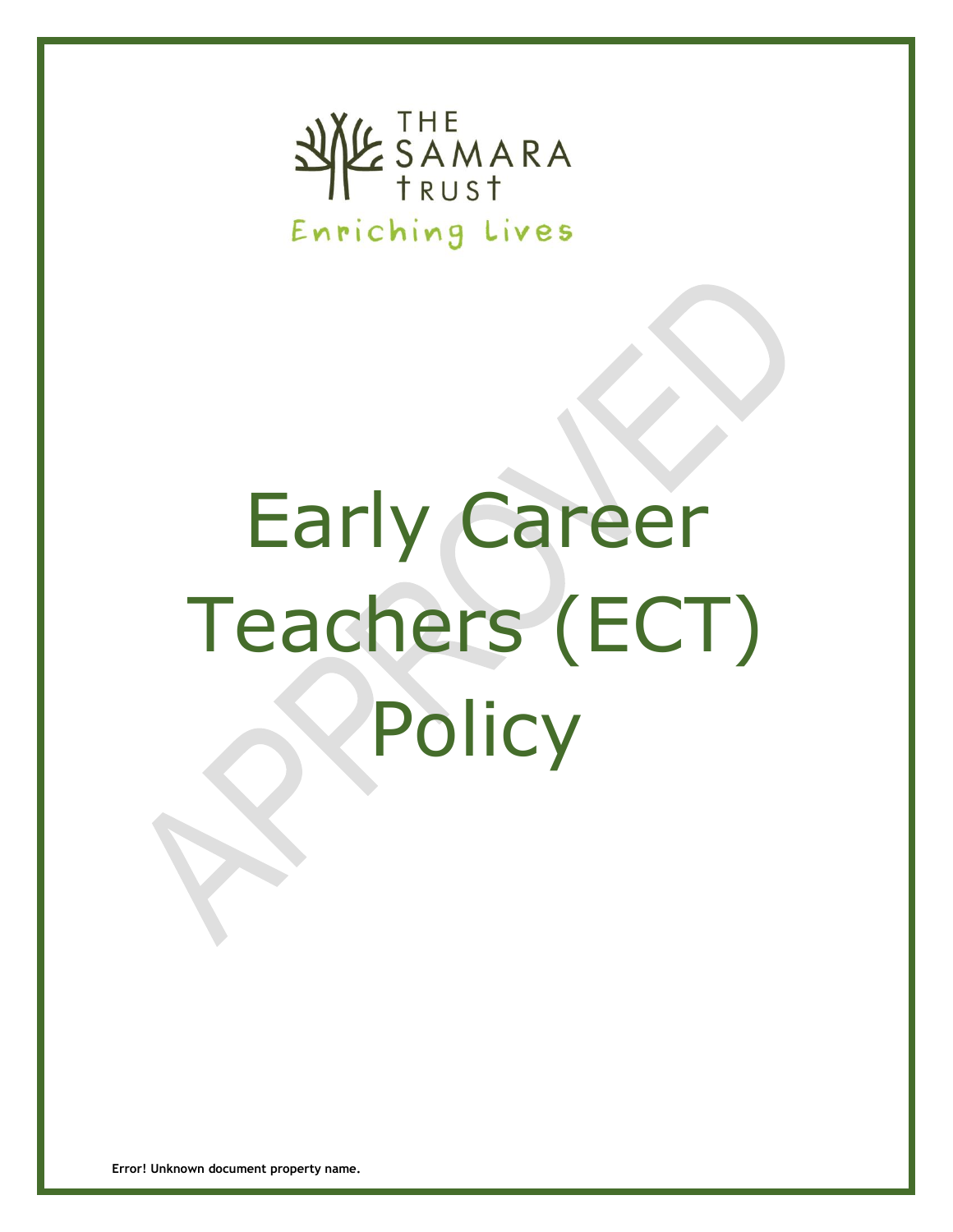# **Amendment Sheet**

| Version                       |            | 1.0                                                                 |                                        |
|-------------------------------|------------|---------------------------------------------------------------------|----------------------------------------|
| Date                          |            | March 2022                                                          |                                        |
| Approved by Board of Trustees |            |                                                                     |                                        |
| Version                       | Date       | Description                                                         | Revision Author                        |
| 1.0                           | March 2022 | Approved by<br><b>Education Standards</b><br>Committee<br>14.3.2022 | HR LEGAL\49675224v1<br>Browne Jacobson |
|                               |            |                                                                     |                                        |
|                               |            |                                                                     |                                        |
|                               |            |                                                                     |                                        |
|                               |            |                                                                     |                                        |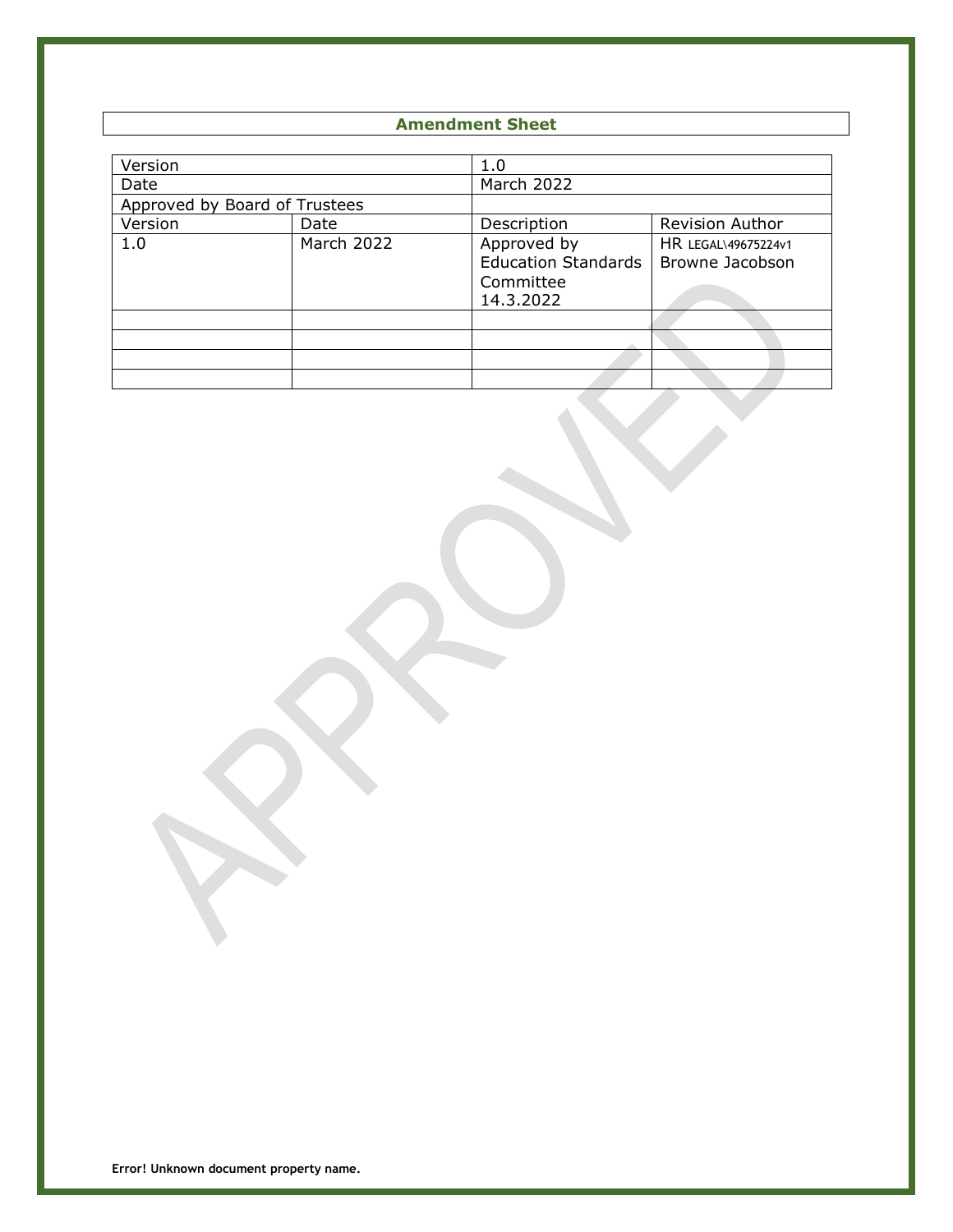# **Contents**

| 1              |  |
|----------------|--|
| $2^{\circ}$    |  |
| 3              |  |
| 4              |  |
| 5 <sup>1</sup> |  |
| 6              |  |
| $\overline{7}$ |  |
| 8              |  |
| 9              |  |
|                |  |
|                |  |
|                |  |
|                |  |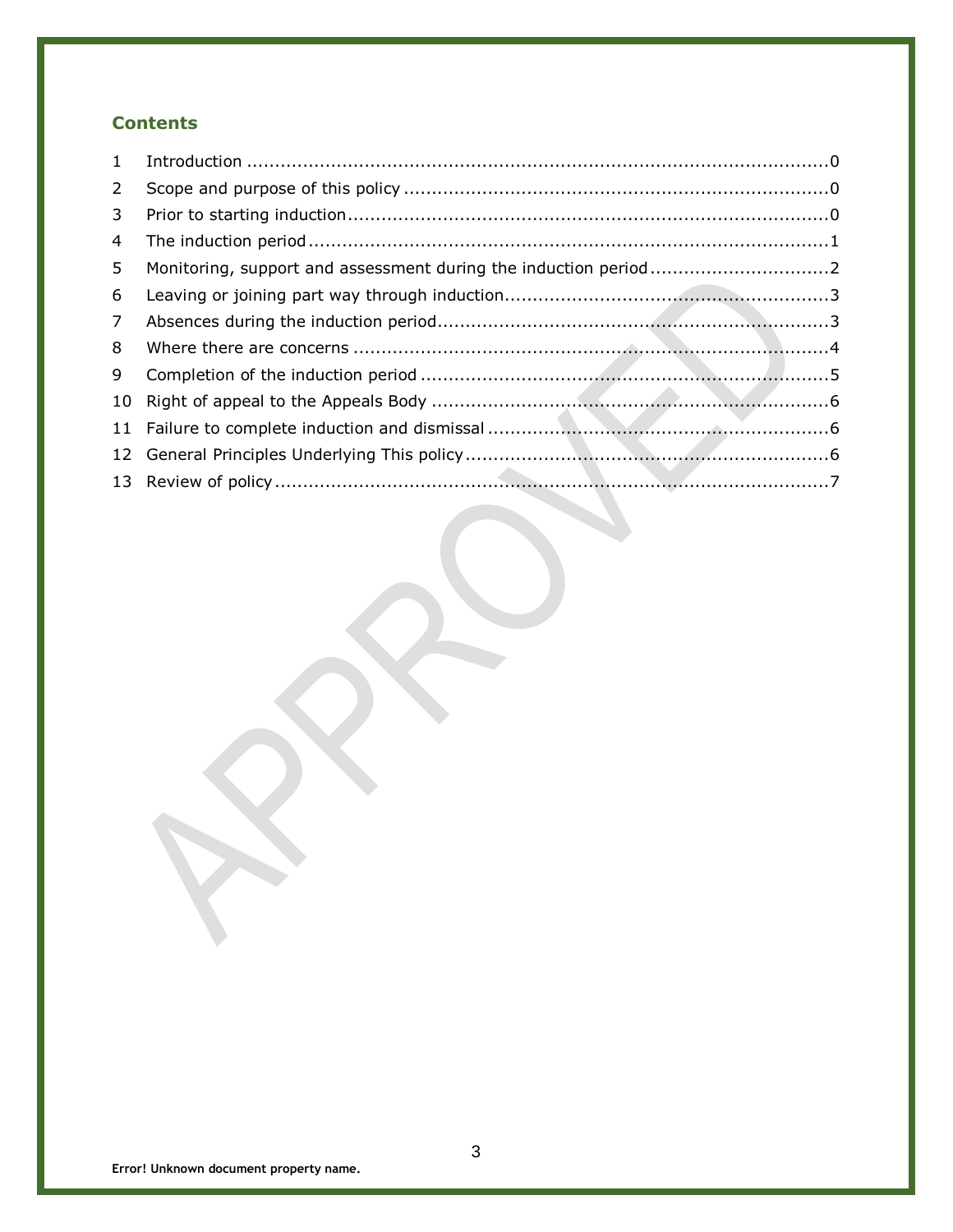# <span id="page-3-0"></span>**1 Introduction**

<span id="page-3-1"></span>1.1 The Samara Trust offers induction to early career teachers (ECTs). This policy sets out how we aim to manage this personalised programme to support an early career teacher during their induction, to satisfactorily meet the Teachers' Standards by the end of this period. This induction will be underpinned by the provisions of the Early Career Framework (ECF).

# **2 Scope and purpose of this policy**

- 2.1 This policy has been developed to comply with current relevant legislation and the statutory guidance 'Induction for early career teachers (England)'.
- <span id="page-3-2"></span>2.2 This policy has been agreed by the Education Standards Committee
- 2.3 This policy does not form part of any employee's contract of employment and may be amended at any time.

# **3 Prior to starting induction**

- 3.1 We will follow our Recruitment and Selection Policy in the recruitment of an ECT, including carrying out all relevant pre-employment checks and that the ECT has been awarded QTS. The ECT should provide evidence that they have QTS and are eligible to start induction.
- 3.2 We will identify and agree an organisation to act as the appropriate body in accordance with the guidance and will notify them of the appointment of the ECT. The appropriate body, who has the main quality assurance role within the induction process, will determine a start date for induction which will be agreed with us and the ECT in advance. The appropriate body should provide the ECT with a named contact with whom to raise concerns that they are unable to resolve via their induction tutor (see 3.5, below), and will also notify the Teaching Regulation Agency (TRA) of the ECT's appointment.
- 3.3 The Principal will agree with the appropriate body whether or not the post that it is intended the ECT will serve induction in is suitable for this purpose, in order to facilitate a fair and effective assessment of the ECT against the Teachers' Standards. This will include ensuring that the post:
	- 3.3.1 provides the necessary tasks, experience and support to demonstrate satisfactory performance against the Teachers' Standards;
	- 3.3.2 will provide the ECT with an ECF based induction programme;
	- 3.3.3 will not make unreasonable demands upon the ECT;
	- 3.3.4 will involve the ECT regularly teaching the same classes, normally within the age range and/or subject of the post that they have been employed to teach;
	- 3.3.5 involve similar planning, preparation and assessment processes to other teachers in the Trust;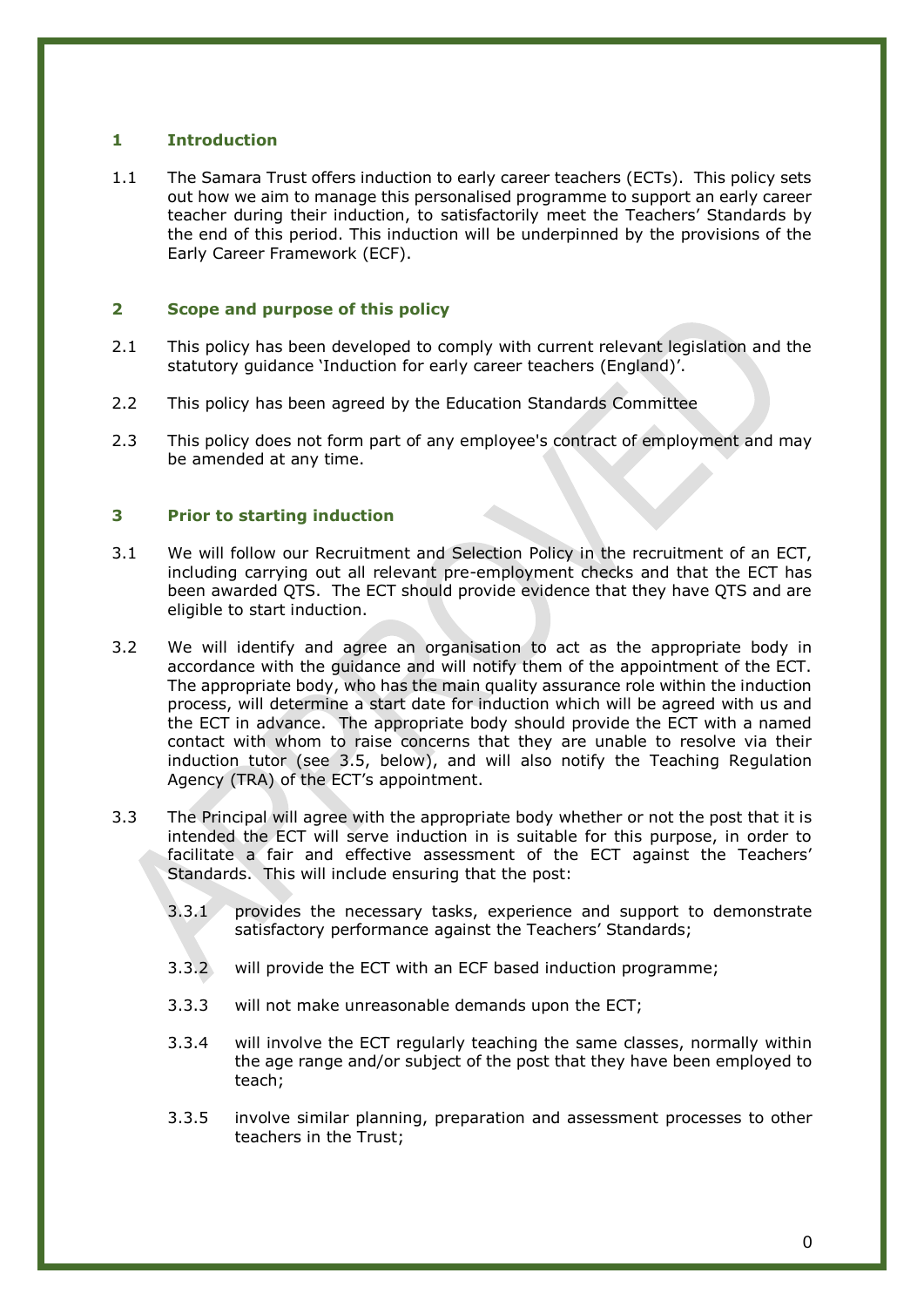- 3.3.6 will not present unreasonably demanding discipline problems on a day to day basis;
- 3.3.7 will not involve additional non-teaching responsibilities without appropriate preparation and support.
- 3.4 We will also ensure that in the first year of induction (terms 1 -3) there will be a reduced timetable of no more than 90% of other main pay range teachers to undertake induction activities. In addition, during the second year (terms 4 -6) there will be a reduced timetable of no more than 95% of other main pay range teachers to undertake induction activities. The ECT will agree with their induction tutor how best to use their reduced timetable allowance. This is in addition to the timetable reduction received for planning, preparation and assessment (PPA) time.
- 3.5 The Principal will appoint an induction tutor for the ECT who is expected to hold QTS, and who has the necessary skills and knowledge to provide regular support and guidance and assess the ECT's progress against the Teachers' Standards, and will ensure that they are appropriately trained and have sufficient time to carry out the role effectively. This role may be carried out by the Principal. The induction tutor will meet with the ECT at the start of the programme to discuss and agree priorities for their induction and will be responsible for day to day monitoring and support, and coordinating of assessment. If the ECT has any concerns about their induction programme, they should be raised with the induction tutor who will seek to resolve them.
- 3.6 In addition, the Principal will appoint a designated mentor who is expected to hold QTS and have the necessary skills and knowledge to provide effective mentoring and have sufficient time to carry out the role effectively. The mentor will provide regular one-to-one structured, mentoring sessions to support the ECT during their induction and provide effective targeted feedback. This role may be carried out by the Principal. This is a separate role to that of the induction tutor and it is expected that it should be carried out by a different individual; in exceptional circumstances, a single teacher may fulfil both roles and where this is the case, adequate safeguards will be put in place to ensure that the mentoring support offered by the designated mentor is not conflated with the assessment role carried out by the induction tutor.

# <span id="page-4-0"></span>**4 The induction period**

- 4.1 The minimum length of the induction period will normally be the full time equivalent of two standard school years (usually six school terms based on a school year of three school terms). Where the ECT has or is serving some of the induction period in another setting, or in non-standard settings such as in the FE sector, the appropriate body will determine the equivalence to two school years. We will also follow the statutory guidance in relation to any special circumstances which may apply, to reduce or extend the induction period.
- 4.2 Where an ECT is part time, this will be the full time equivalent of two standard school years. We will agree with the appropriate body a fair length of induction for each ECT if appropriate, taking account of the ECT's working pattern. In line with the provisions of the statutory guidance, a part time ECT may be able to have their induction period reduced in cases where they have completed a period covering but not equivalent to two full school years and can demonstrate that they meet the Teachers' Standards.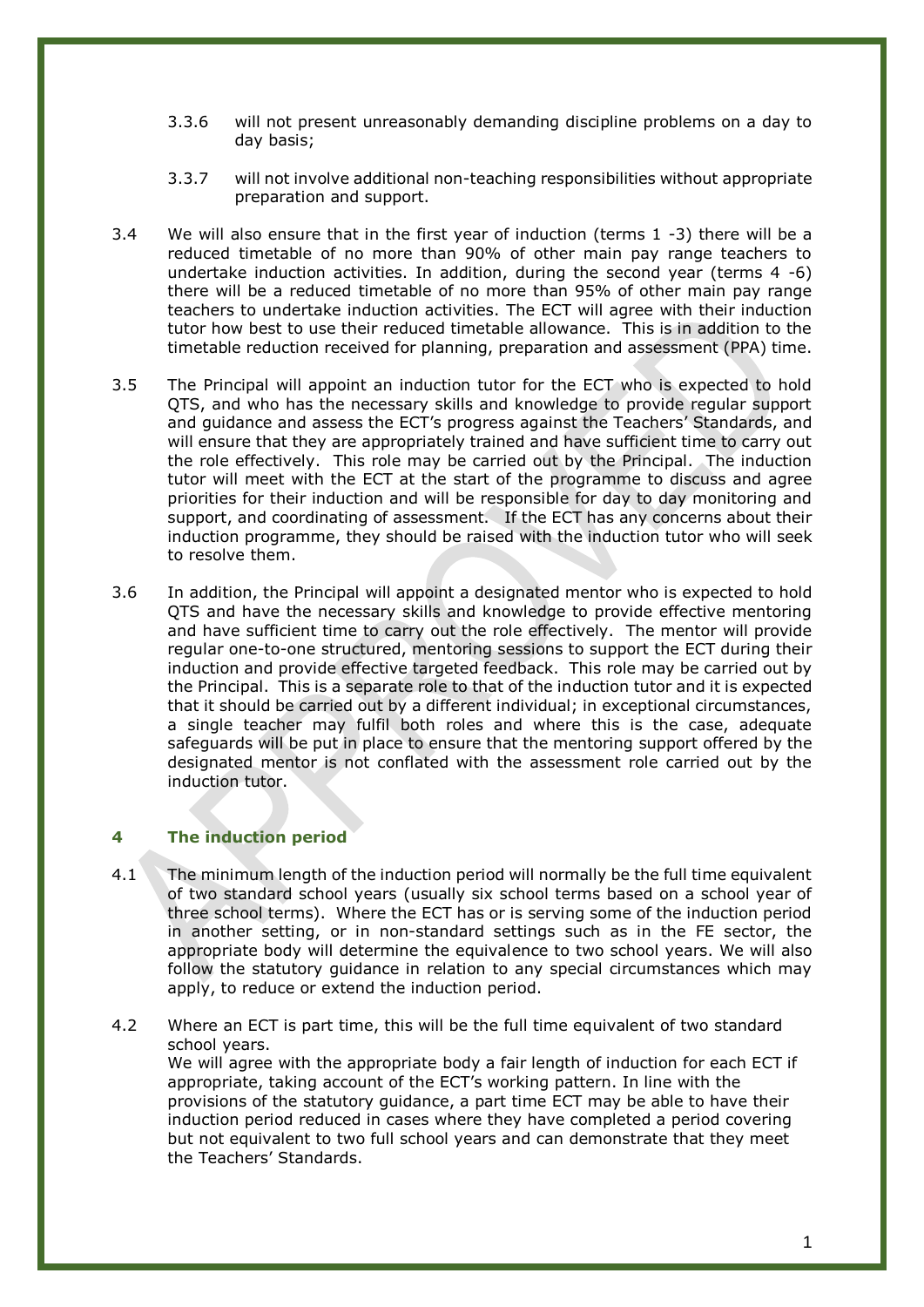- 4.3 Where an ECT applies for a post that is fixed term or temporary, continuous employment in posts of a minimum of one term or more may count towards the induction period.
- <span id="page-5-0"></span>4.4 Where an ECT is eligible to carry out short-term supply work, and is undertaking short term supply work of less than one term, this cannot count towards induction. However, if it becomes clear that short-term supply work will be extended beyond one term, an induction programme will be put in place. The start date of the induction programme cannot be backdated.

# **5 Monitoring, support and assessment during the induction period**

- 5.1 Monitoring and support will take place throughout the induction period. This will be structured to meet the professional development needs of the ECT. It will include a programme of ECF based training, ongoing support and guidance from the induction tutor, regular mentoring provided by the designated mentor, the ECT observing experienced teachers either in this Trust or another appropriate institution where effective practice has been identified and the following, which the ECT should keep track of and participate in effectively:
	- 5.1.1 A programme of ECF based training, embedded as a central aspect of induction that enables the ECT to understand and apply the knowledge and skills set out in the ECF evidence statements and practice. The [Principal] will determine which of the three approaches set out in the statutory guidance will best suit the needs of the ECT and their mentors. We recognise that the ECF is not an assessment tool,
	- 5.1.2 The induction tutor or another suitable internal or external person with QTS will regularly observe the ECT's teaching against the Teachers' Standards , on a regular basis. Following observation, the observer will notify the ECT in advance of the requirement to attend a post-observation review meeting to provide prompt and constructive feedback and a brief written record will be made of the feedback given at the meeting. Any development needs will be identified.
	- 5.1.3 The induction tutor will carry out a professional progress review based on the evidence of the ECT's teaching, taking place in each term where a formal assessment (see 5.1.4) is not scheduled. A written record of each progress review will be retained and provided to the ECT, stating whether the ECT is on track to complete induction, summarising the evidence collected and the agreed development targets. As a result, objectives may be reviewed to take account of the needs and strengths of the ECT. The induction tutor will update the [Principal] after each progress review, and will notify the appropriate body and the ECT themselves whether they are making satisfactory progress.
	- 5.1.4 A formal assessment will normally be carried out in the final term of the first year the final term of the second year, by the Principal or the induction tutor. We will agree with the ECT exactly when these assessment dates will be. The assessment will use evidence gathered from the ECT's work as a teacher, from their induction programme, and may require input from other colleagues as appropriate. Copies of the evidence used will be provided to the ECT and the appropriate body. The person carrying out the formal assessment will complete a formal assessment report showing an assessment of the ECT's performance against the Teachers' Standards. The ECT will have an opportunity to add their comments to each of the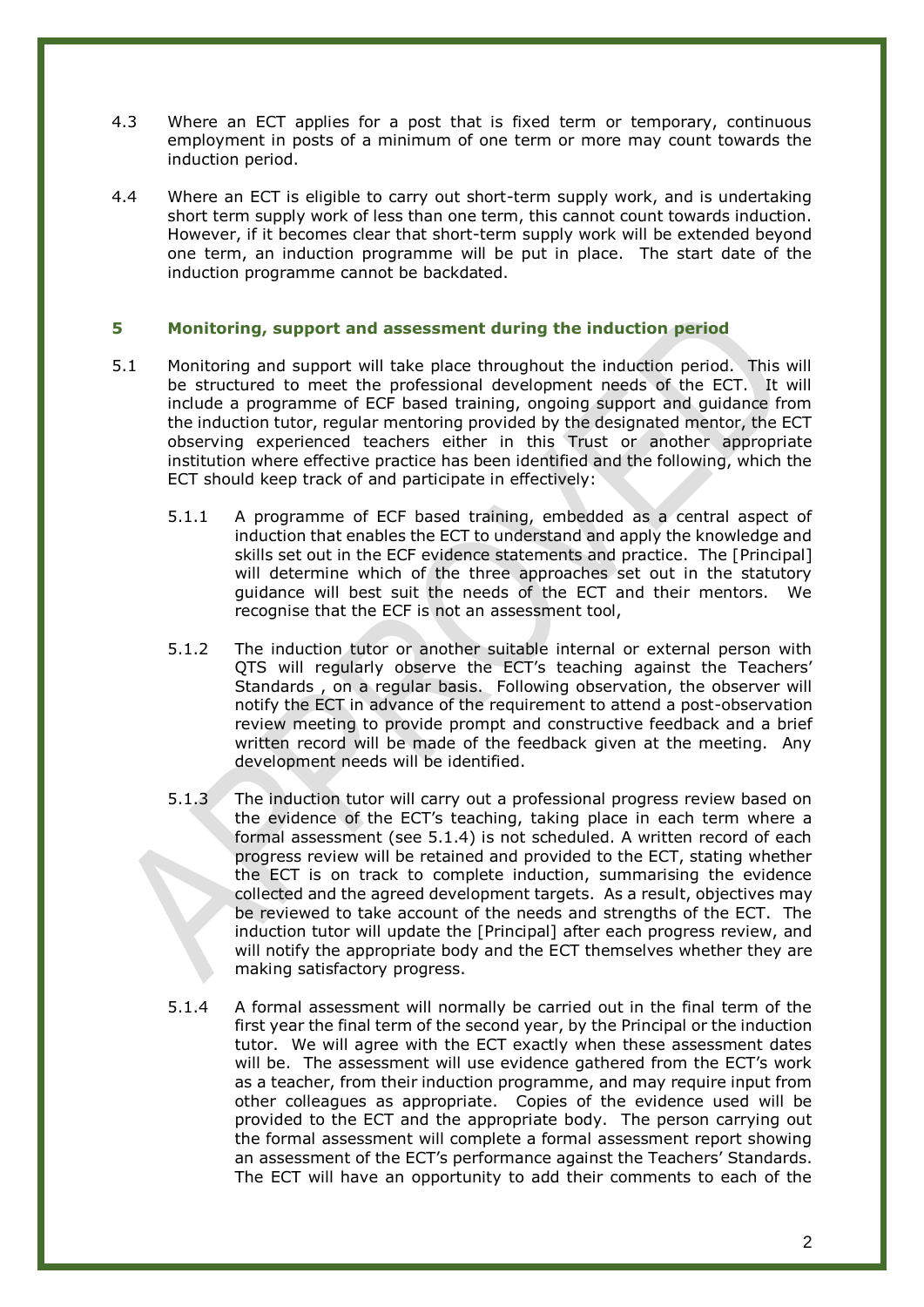formal assessment reports, which will then be signed by the induction tutor, the Principal (if they are not the induction tutor) and the ECT. The ECT will be provided with the original, which they should retain, and a copy will be sent to the appropriate body shortly after each meeting.

<span id="page-6-0"></span>5.2 Performance will be assessed against the Teachers' Standards throughout and at the end of the induction period, based on what can reasonably be expected of an ECT at that stage of their induction and taking in to account the work context, within that framework. Evidence for assessments will be drawn from the ECT's work as a teacher during their induction. Formal assessment meetings should be informed by evidence gathered during progress reviews and assessment periods leading up to the formal assessment, through the use of existing documents.

## **6 Leaving or joining part way through induction**

- 6.1 If an ECT joining the academy is part way through their induction period and has carried out part of their induction at another institution, the Principal will contact the ECT's previous appropriate body to:
	- 6.1.1 Obtain copies of any progress review records or assessment reports;
	- 6.1.2 Establish how much induction time remains to be served.
- 6.2 If, as a result of 6.1 above, it is established that any concerns have been raised about the ECT's progress by previous employer(s), the Principal will alert the appropriate body of this Trust.
- 6.3 If an ECT is due to leave a post with us after completing one term or more, but before the next formal assessment or the final assessment at the end of the induction period would have been carried out, then the Induction Tutor or Principal will complete an interim assessment before they leave in order to ensure that their progress since the last assessment is captured. This will include any concerns about progress which may have arisen (see paragraph 7, below).
- 6.4 If the induction period is extended by the appropriate body after completion, and the ECT leaves before completing the extension, the Principal will complete an interim assessment.
- <span id="page-6-1"></span>6.5 The Principal will notify the appropriate body that the ECT has left before completing induction, or if the induction period is extended and the ECT leaves before completing the extension.

# **7 Absences during the induction period**

- 7.1 If an ECT is absent during induction for a period of 30 days or more per year of induction or equivalent for part time teacher, the [Principal] will notify the appropriate body as soon as the absences total this number. The induction period will automatically be extended by the same number of total aggregate days of absence, as long as this extension can be served in the same setting. If the extension cannot be served at this setting for any reason, then the ECT would need to serve the minimum period of one term or equivalent in a new setting.
- 7.2 Paragraph 7.1 above does not apply to statutory maternity leave, statutory paternity leave, shared parental leave, statutory adoption leave, or parental bereavement leave, in which case the ECT can decide whether or not to extend the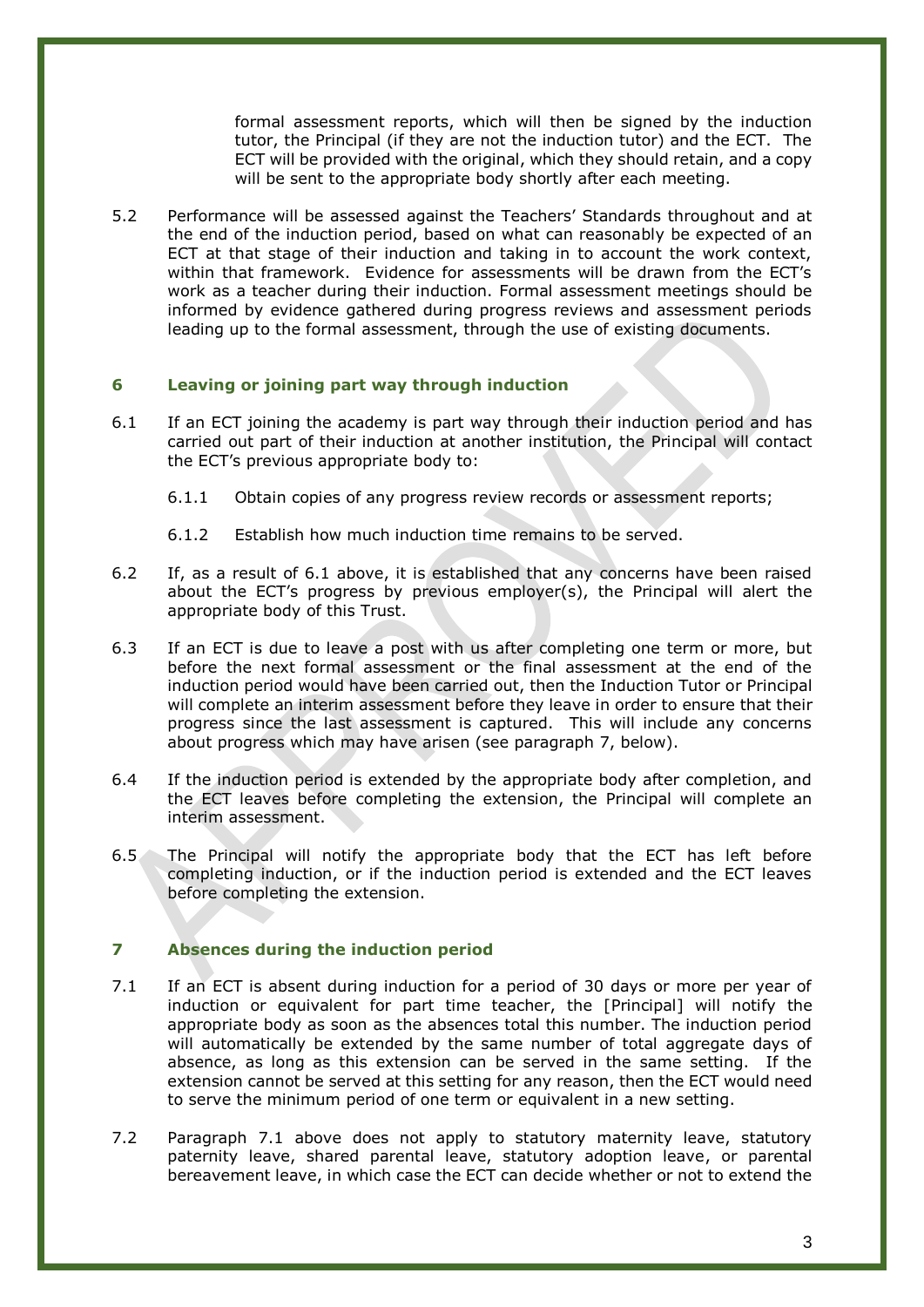<span id="page-7-0"></span>induction period to reflect the number of days absent and it is recommended that they seek advice before deciding. If the ECT chooses to extend the induction period, this request will be granted and their performance will be assessed against the Teachers' Standards.

# **8 Where there are concerns**

- 8.1 If it becomes apparent during progress reviews, that the ECT is not making satisfactory progress against the Teachers' Standards, the induction tutor should state this clearly within the progress review record and outline the support plan to be put in place to assist the ECT in getting back on track. The induction tutor is expected to notify the appropriate body of this determination and share both the progress review record and support plan for the appropriate body to review.
- 8.2 If during the first formal assessment, it becomes apparent that the ECT is not making satisfactory progress, we will inform the appropriate body and the [Principal] should ensure appropriate measures are put in place immediately and will:
	- 8.2.1 make clear the areas in which improvement is needed;
	- 8.2.2 give the ECT the opportunity to comment on and discuss the concerns;
	- 8.2.3 find out of there are any issues (both in or outside of work) that are affecting their performance that the induction tutor or another appropriate person can assist with or provide support;
	- 8.2.4 put in place additional monitoring and any support that will be provided to help address the specific areas and improve their performance;
	- 8.2.5 set appropriate objectives to guide the ECT towards satisfactory performance against the Teachers' Standards;
	- 8.2.6 make clear how, and by when, progress will be reviewed, giving every opportunity for improvement.
- 8.3 If the ECT's progress is still unsatisfactory in subsequent progress reviews following the first assessment point, induction tutors should continue to deliver progress reviews, including reviewing and revising the ECT's objectives and support plan, linking these with the Teachers' Standards and sharing with the ECT, Principal and appropriate body.
- 8.4 If there are still concerns between formal assessment one and two, despite the additional monitoring and support measures put in place, the Principal will discuss the following with the ECT, brief details of which will be included on the formal assessment report:
	- 8.4.1 the identified weaknesses and the evidence used to inform the judgement;
	- 8.4.2 give the ECT the opportunity to comment on and discuss the concerns;
	- 8.4.3 the agreed objectives previously set and review progress, either by setting new and clear objectives or by updating current objectives;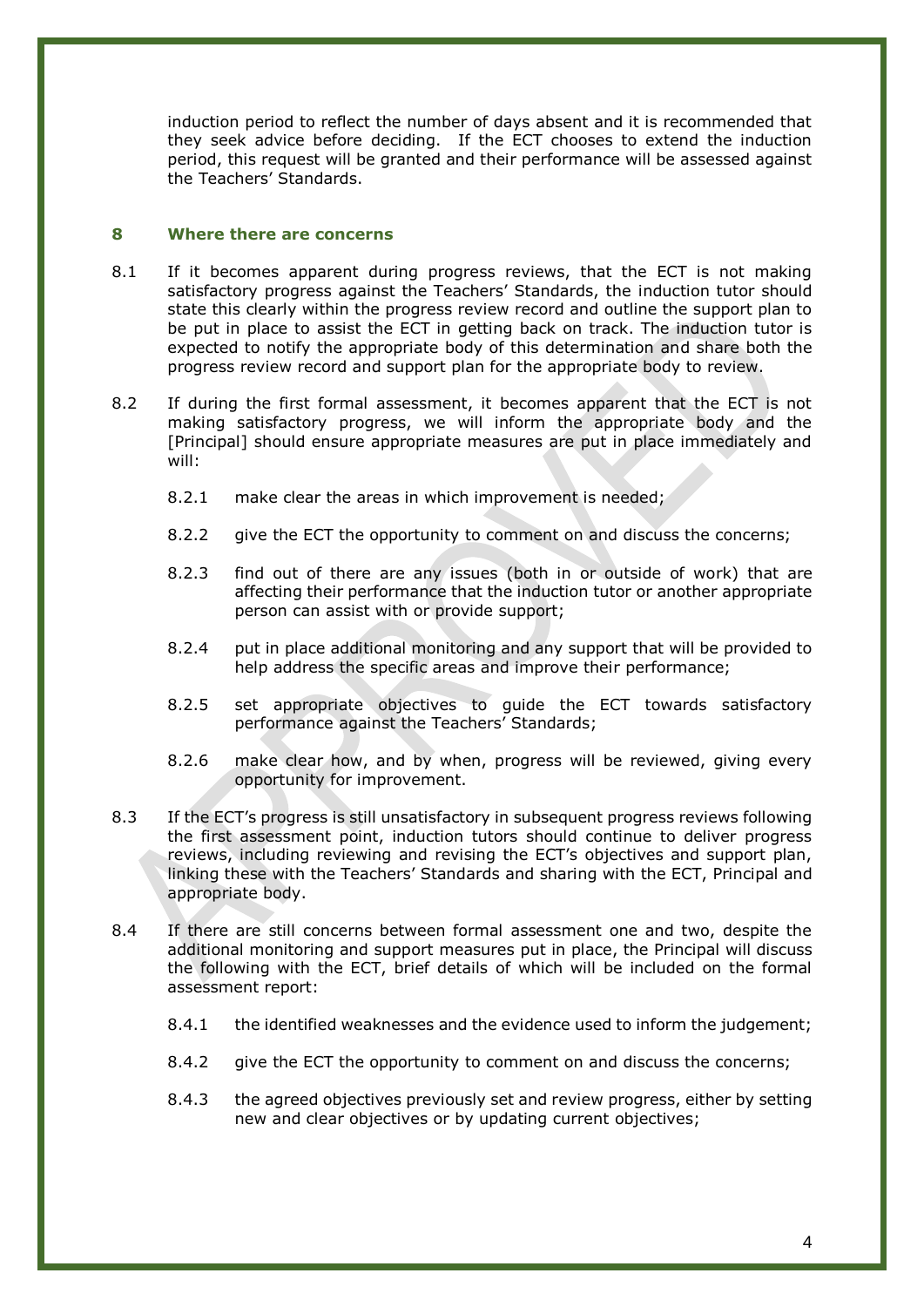- 8.4.4 the additional monitoring and support put in place and put in place any further monitoring and support that will be provided to address the specific areas and improve their performance;
- 8.4.5 details of the improvement plan for the next assessment period;
- 8.4.6 the consequences of failure to complete the induction period satisfactorily.
- 8.4.7 As with all progress reviews, the progress review record should capture the ECT's unsatisfactory performance against the Teachers' Standards and be shared with the appropriate body alongside the corresponding support plan.
- <span id="page-8-0"></span>8.5 If the concerns about the ECT's progress are very serious, we may instigate formal capability proceedings in line with our Capability Policy, which may lead to dismissal before the end of the induction period. The induction process set out in this policy will continue alongside the capability procedure and we will inform the appropriate body. This will not prevent the ECT from completing induction at another institution, as the ECT will not have completed a full induction period in order for a decision to be made by the appropriate body whether or not the ECT has failed to satisfactorily complete induction.

## **9 Completion of the induction period**

- 9.1 A final assessment will normally be carried out at the end of the induction period, by the Principal or the induction tutor. We will agree with the ECT exactly when this assessment date will be. The assessment will use evidence gathered from the ECT's work as a teacher and from their induction programme during the preceding assessment period, and may require input from other colleagues as appropriate. Any judgements made will relate to the Teachers' Standards, based on what can reasonably be expected of an ECT by the end of their induction period, and taking into account the work context, within that framework. Copies of the evidence used will be provided to the ECT and the appropriate body.
- 9.2 Following this final meeting, the person carrying out the formal assessment will complete a final assessment report which will include a recommendation to the appropriate body as to whether the ECT's performance against the Teachers' Standards is considered satisfactory, unsatisfactory, or whether an extension should be considered.
- 9.3 The ECT will have an opportunity to add their comments to the final assessment report, which will then be signed by the induction tutor, the Principal (if they are not the induction tutor) and the ECT. The ECT will be provided with the original, which they should retain, and a copy will be sent to the appropriate body within 10 working days of the final assessment meeting.
- 9.4 The appropriate body will make the final decision as to whether or not the ECT's performance against the Teachers' Standards is satisfactory within 20 working days of receiving the final assessment report from us, drawing on the recommendation of the Principal made in the formal assessment report and all available evidence. They will then notify the ECT and us of the decision in writing, within three working days of making the decision. The decision will either be that the ECT:
	- a. Has performed satisfactorily against the Teachers' Standards and so has completed their induction period; or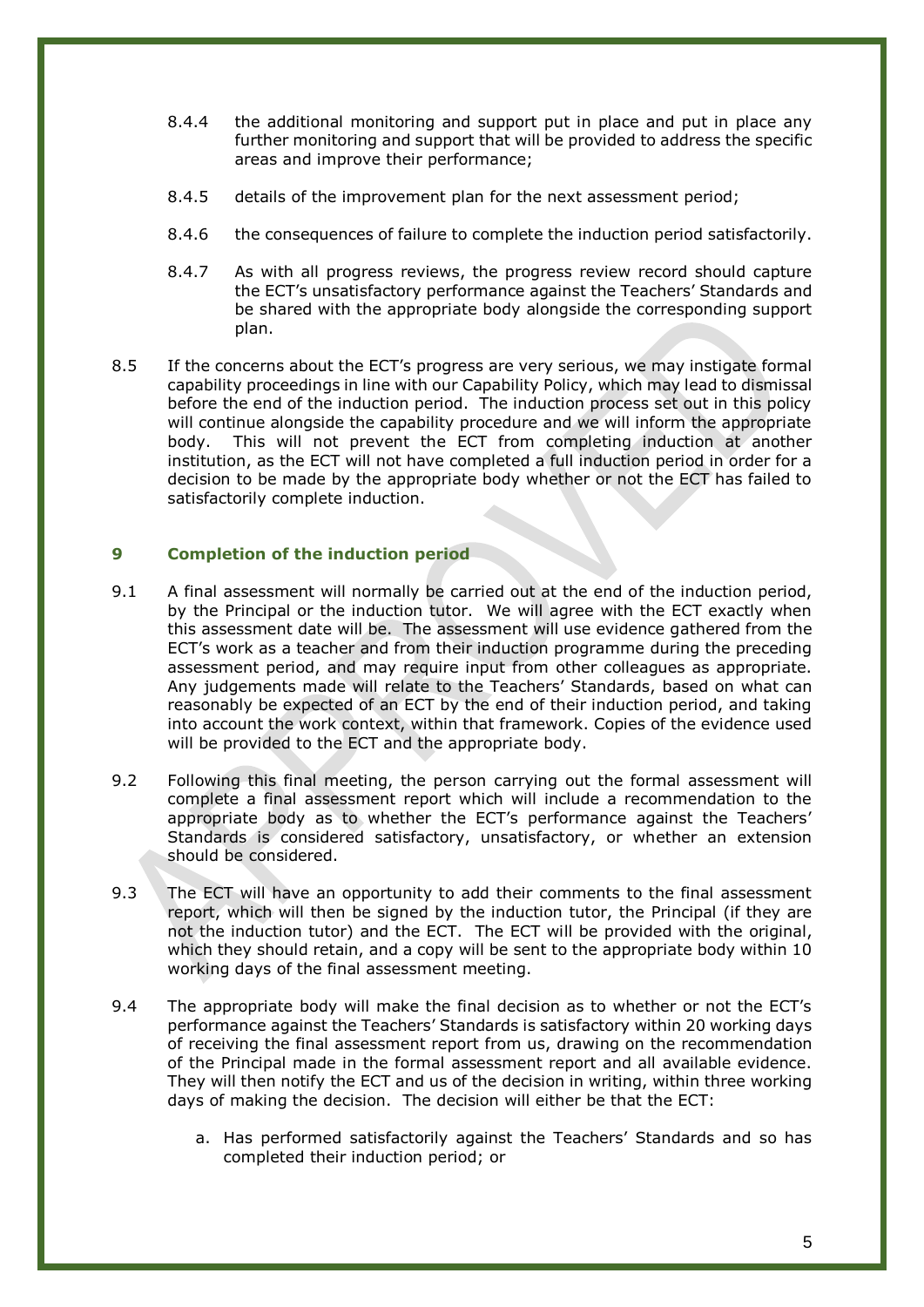- b. Requires an extension of the induction period; or
- c. Has failed to satisfactorily complete the induction period.
- <span id="page-9-0"></span>9.5 If the decision is to extend the period of induction or that the ECT has failed their induction period, the appropriate body will also notify the Teaching Regulation Agency (TRA) within three working days.

### **10 Right of appeal to the Appeals Body**

<span id="page-9-1"></span>10.1 If the appropriate body extends the induction period or decides that the ECT has failed to satisfactorily complete the induction period, the ECT has the right of appeal against that decision within 20 working days of the decision to the Appeals Body, which is the TRA. The appropriate body will inform the ECT of their right of appeal and how to exercise that right.

### **11 Failure to complete induction and dismissal**

- 11.1 Failure to complete the induction period satisfactorily means that the ECT is longer eligible to be employed as a teacher in a relevant school, which includes maintained schools and non-maintained special schools.
- 11.2 As an Trust we have decided to follow the principle of the Regulations in relation to an ECT who has failed induction working in a relevant school, and apply them to our Trust. Therefore, we will normally dismiss an ECT who has failed induction:
	- 11.2.1 Within 10 working days of the ECT giving notice that they do not intend to exercise their right to appeal; or
	- 11.2.2 Within 10 working days from when the time limit for making an appeal expires, without an appeal being brought; or
	- 11.2.3 Within 10 working days of being told the outcome of an appeal where an appeal is heard and the outcome of the appeal is that the ECT is judged as having failed induction.

### <span id="page-9-2"></span>**12 General Principles Underlying This policy**

- 12.1 Confidentiality
	- 12.1.1 The induction process will be treated confidentially and we will ensure that arrangements are in place to facilitate this, including the secure transfer of data between us and the appropriate body. Information relating to an ECT's induction process will only be shared with those directly involved in the induction process, and the [governance board/governing body] on request for a general report on progress, on a termly basis.
- 12.2 Consistency of Treatment and Fairness
	- 12.2.1 The Samara Trust are committed to ensuring consistency of treatment and fairness. It will abide by all relevant equality legislation, including the duty to make reasonable adjustments for disabled employees. The Academy Trust is aware of the guidance on the Equality Act 2010 issued by the Department for Education.